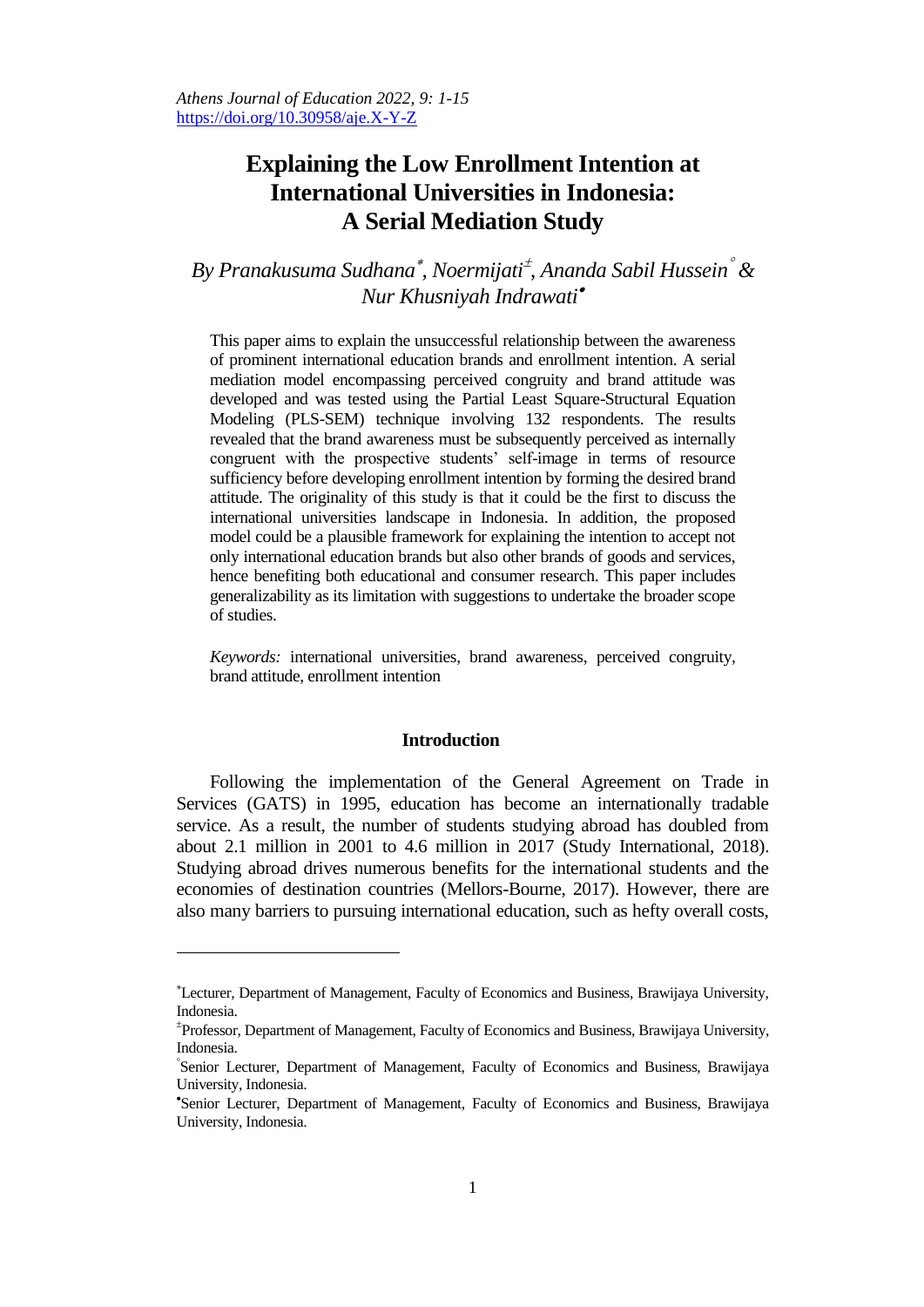family commitments, and other personal issues.

The concept of Transnational Higher Education (TNHE) was introduced to resolve such obstacles. TNHE occurs when an education provider delivers its services across and beyond its country of origin. There are three identified modes in the TNHE delivery: distance mode, in-country delivery mode, and blended mode (Francois, 2016). In Indonesia, the in-country delivery mode is the current practice as the method drives many advantages, such as lower tuition fees than those charged in the country of origin, no associated costs of living, airfares, and health insurance, as well as the comparable value of the degrees and qualifications obtained than those granted in the country of origin (Mellors-Bourne, 2017).

TNHE institutions, referred to as international universities henceforth, operating in Indonesia must partner with local establishments due to Indonesian government restriction on foreign ownership. Some of such partnerships are Central Queensland University with Bakrie University, the University of Queensland with Indonesia Institute of Life Sciences, North Umbria School of Design with Binus University, Monash College with Jakarta International College, the University of Hertfordshire with Raffles College, Raffles Design Institute, LaSalle College in Jakarta and Surabaya, and BTEC UK with Unisadhuguna International College. These institutions offer a wide range of qualifications, from certificates to bachelor's and master's degrees.

Those international universities are in existence due to several motives. First, there has been an initiative from the Indonesian government to liberate and improve the existing local institutions' quality and competitiveness at the international level (Danyathi, 2016). Secondly, Indonesia is undeniably a huge market for education businesses, with the number of high school students currently approaching ten million. Lastly, there has been a strong and growing demand from students from the upper strata of society for international education (Tadjudin, 2000). It can be argued that international universities in Indonesia should have a good outlook. In addition, international universities can improve their prospects of attracting students by leveraging their global brands, which are associated with high quality and prestige (Özsomer, 2012). Unfortunately, most, if not all, of them currently suffer from a shortage of student's number as their primary source of revenue. The research gap is clear that the awareness of the esteemed international education brands has been unable to influence the enrolment intention, in contrast to the Theory of Brand Equity. This study aims to explain the unsuccessful relationship.

#### **Literature Review**

# **Synthesizing Two Theories**

The Theory of Planned Behavior (TPB) variables were synthesized with the Theory of Self-Congruity (TSC) and were established as mediators to achieve the research objective. The mediation approach in brand equity studies was justified by Rambocas, Kirpalani, and Simms (2018). The basic tenet of TPB is that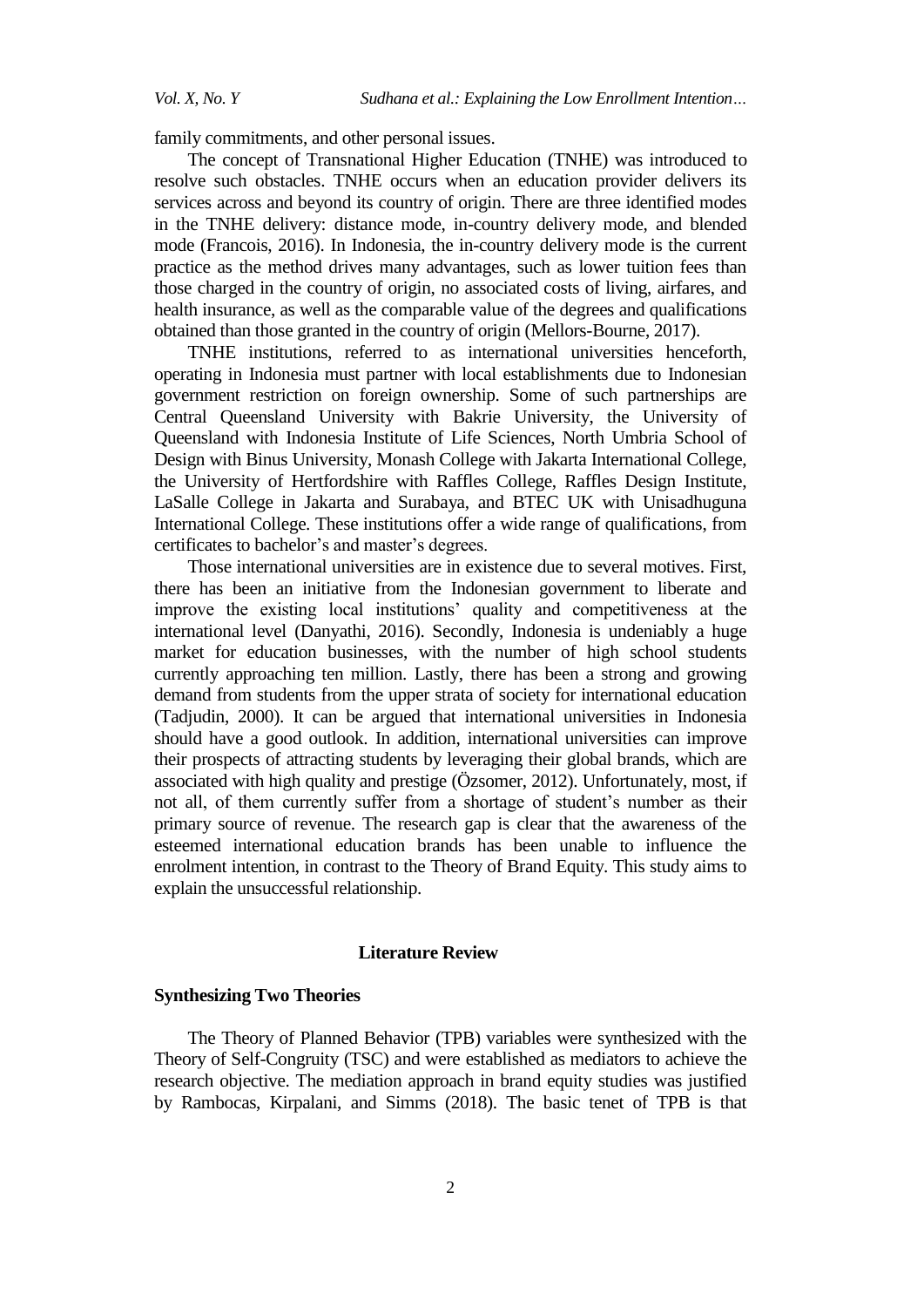attitude, subjective norm, and perceived behavioral control influence behavioral intention. Moogan, Baron, and Bainbridge (2001) stated that university choice is influenced by prospective students' aptitude and their reference group consisting of family members and friends (Goh, Nguyen, and Law, 2017) in higher education marketing. It can be inferred that a prospective student's aptitude corresponds to TPB's perceived behavioral control, which is the individual's understanding of their capacity to perform a specific action. Likewise, the influence of the reference group corresponds to TPB's subjective norm, which is an individual's perceptions of social pressure on whether to perform an action.

Recently, it was highlighted that businesses must develop brands congruent with what customers want and need (Alvarado-Karste & Guzmán, 2020). In facilitating such a notion, this study employed TSC. Marketing researchers have also used the theory to describe consumer behaviors, such as brand attitude, purchase intention, brand choice, satisfaction, trust, and commitment (Sirgy, 2018). In higher education marketing, self-congruity has explained students' satisfaction, trust, commitment, and social benefits (Japutra, Wang, & Li 2021). According to TSC, similar to humans, products and services have personal images, such as youthful, friendly, and modern. Such images were termed product-user images and interact with the consumer's self-image. Self-congruity is a subjective perception that results from such interactions. Consumer behavior is influenced by the congruence resulting from a psychological contrast between the product-user image and self-image (Sirgy, 2018).

From the previous description, it is clear that both TPB and TSC explain behavioral intention. It can then be inferred that perceived congruity is a concept of conformity in both a prospective student's internal and external states. Such a conclusion extends the TSC. The TPB was also extended that the variable of perceived behavioral control related to prospective students' aptitude can be translated to internal perceived congruity. The variable of subjective norm related to the reference group's influence can be translated to external perceived congruity. The two new variables can be defined respectively as prospective students' own perception (internal) and the reference group's perception (external) about the prospective student's self-image of resource sufficiency (e.g., self-interest, financial situation, intellectual capabilities, and opportunities) relative to the resource sufficiency image of the students currently studying at the intended international university.

#### **Establishing Relationships**

The early models of self-congruity were just developed in the 2000s (Sirgy, Grewal, & Mangleburg, 2000; Sirgy, Grzeskowiak, & Su, 2005; Sirgy & Su, 2000). The serial mediation concept later evolved in the subsequent works (Close, Krishen, & Latour, 2009; Wu & Lo, 2009). The reason for using the serial mediation concept of self-congruity and attitude in the relationship between external cues and the behavioral intention was explained in Kang, Tang, and Lee (2015). Marketing scholars agreed that customers evaluate products from two aspects: 1) product-user image (symbolic attributes) relating to self-congruity via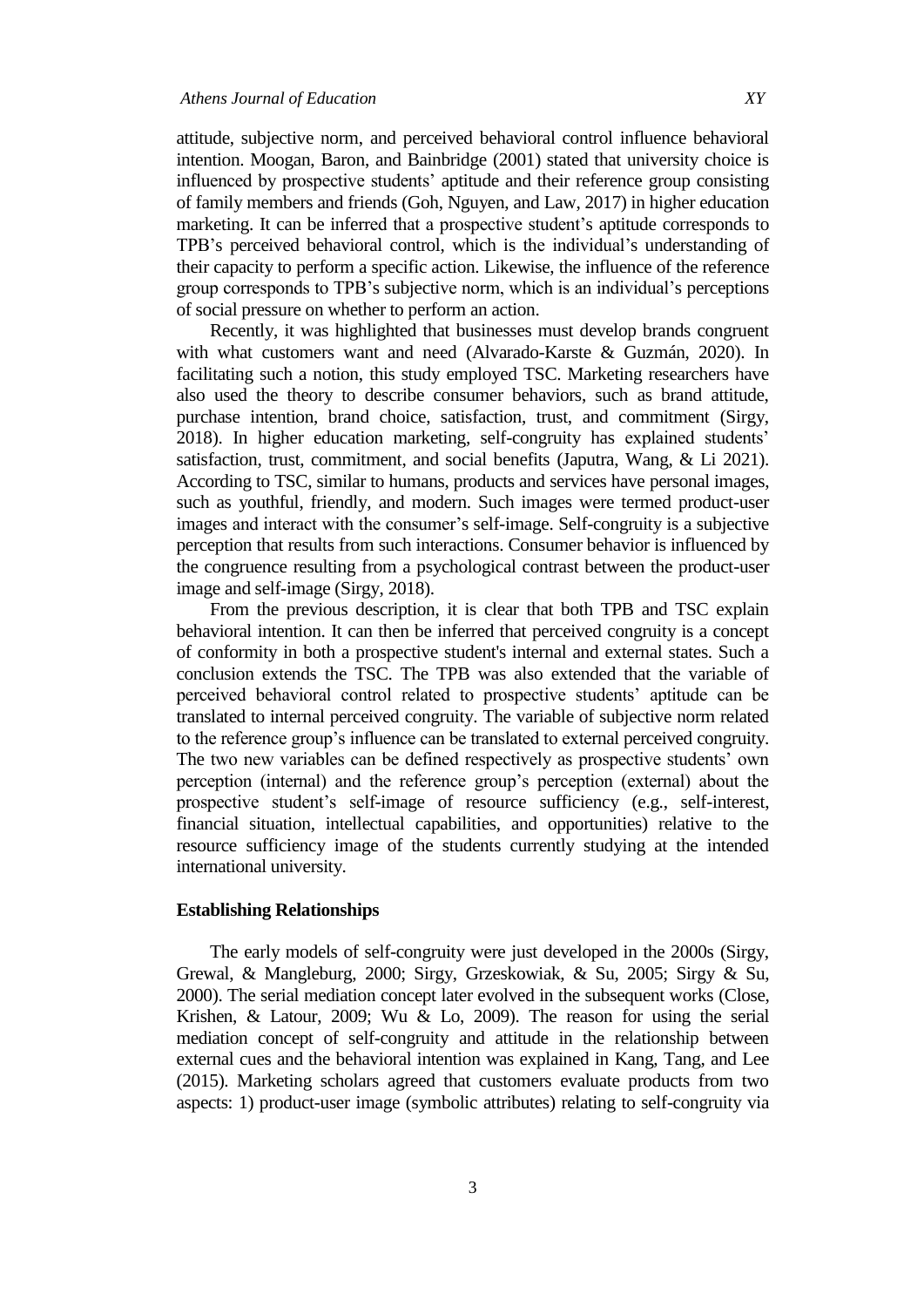peripheral route and 2) product attributes (functional attributes) relating to functional congruity via central route. It was further described that consumers first develop a positive attitude about an object via the peripheral route, after which personal relevance and product knowledge can be improved. Such a persuasion process occurs consecutively (serially).

# **Building Theoretical Framework**

The preceding synthesis enabled this study to introduce two new variables of internal perceived congruity and external perceived congruity aligning with the cognitive response domain's similarity (Tasci & Pizam, 2020). Both were positioned after the external cue of brand awareness. As the psychological assessment of an object, the TPB's variable of attitude was translated into brand attitude. It was defined as the overall evaluation of an international university brand by the prospective students (Siu, Kwan, & Zeng, 2016). Such variable was positioned after the perceived congruity variables. This study proposed a serial mediation model to understand better the relationship between variables, as shown in Figure 1.

*Figure 1*. Serial Mediation Model of Behavioral Intention



#### **Developing Hypotheses**

The positive and direct association between brand equity and purchase intention has been well documented (Bian & Liu, 2011; Wang & Li, 2012). Brand equity can be operationalized as multidimensional, consisting of brand awareness, brand loyalty, perceived quality, brand associations, other proprietary assets (Sudhana, Noermijati, Sabil Hussein, & Khusniyah Indrawati, 2021). Brand awareness is defined as the strength of a brand's presence in the target audience's minds over time (Rodríguez-López, del Barrio-García, & Alcántara-Pilar, 2020). Brand awareness was highlighted as the antecedent in this study since many past studies have placed it as the primary component in brand equity. Therefore, it was hypothesized H1: brand awareness (BAW) relates positively to enrollment intention (INT).

The transmittal approach posited in Rungtusanatham, Miller, and Boyer (2014) was adopted to develop subsequent hypotheses. With such an approach, mediation hypotheses were developed without articulating hypotheses relating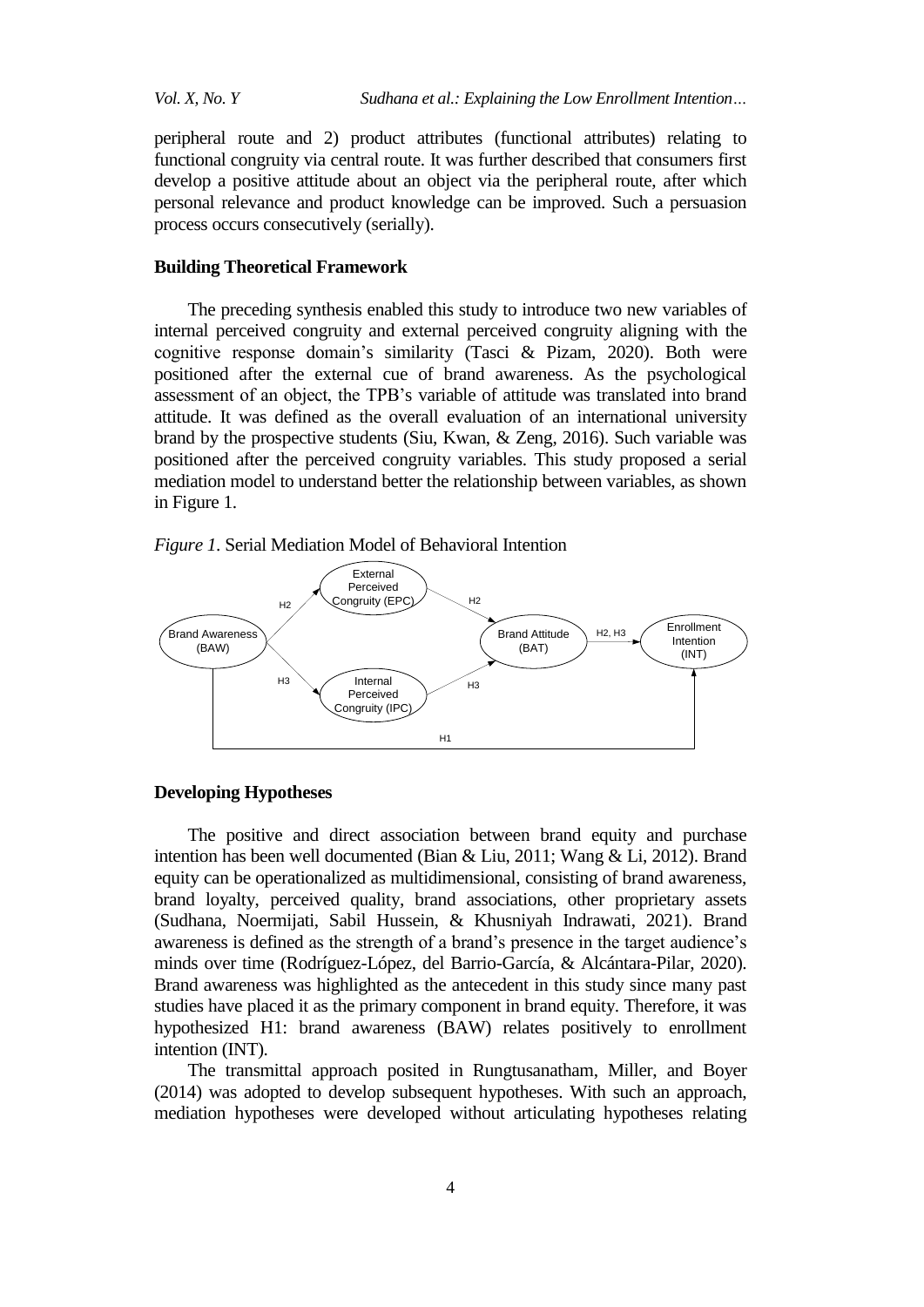BAW to EPC, BAW to IPC, BAW to BAT, EPC to BAT, IPC to BAT, and BAT to INT. Therefore, it was hypothesized:

H2: external perceived congruity (EPC) and brand attitude (BAT) serially mediate the relationship between brand awareness (BAW) and enrollment intention (INT). H3: internal perceived congruity (IPC) and brand attitude (BAT) serially mediate the relationship between brand awareness (BAW) and enrollment intention (INT).

#### **Significance of the Study**

The significance of this study is threefold. First, this study could be the first to discuss the international universities landscape in Indonesia. Understanding consumer behavior has always been the success key of every business, including those of international universities. A quantitative descriptive study is needed to understand the determinants of the enrollment intention of international universities operating in Indonesia. Such study is important so that an understanding of the theoretical aspects can be developed which in turn can be put into practice by the management of international universities. The analysis will assist any future strategies, especially in the sales and marketing campaigns. Furthermore, by synthesizing the two employed theories (Theory of Planned Behavior and Theory of Self-Congruity), this study extended both in terms of internal and external states and resource sufficiency. Finally, this study implemented the state-of-the-art methodology of serial mediation to investigate the underlying causal chains of the hypothesized relationships.

#### **Methodology**

#### **Research Design**

The quantitative methodology was employed using questionnaire distributed in June 2021 as the data collection method. This study was undertaken within a case international university operating in Indonesia, which will be referred henceforth as "UniX". The university is Canadian based and offers undergraduate vocational qualifications in arts and design.

# **Population and Sample**

The population was defined as leads obtained from UniX marketing activities for the 2021 enrollment year, totaling 4080 leads. According to Gleanster Research, not all leads have adequate brand awareness and only a quarter (25%) of them are good enough to advance to sales (Lead Forensics, 2017). Lead scoring can differentiate which leads are ready to buy and which are not. Based on such reasoning, 75% of the leads were omitted using quartile analysis. The population thus became 941 prospective students. For social science and business research, Hair, Hult, Ringle, and Sarstedt, (2017) suggested using the G\*Power software (Erdfelder, Faul, Buchner, & Lang, 2009) to perform the power analysis in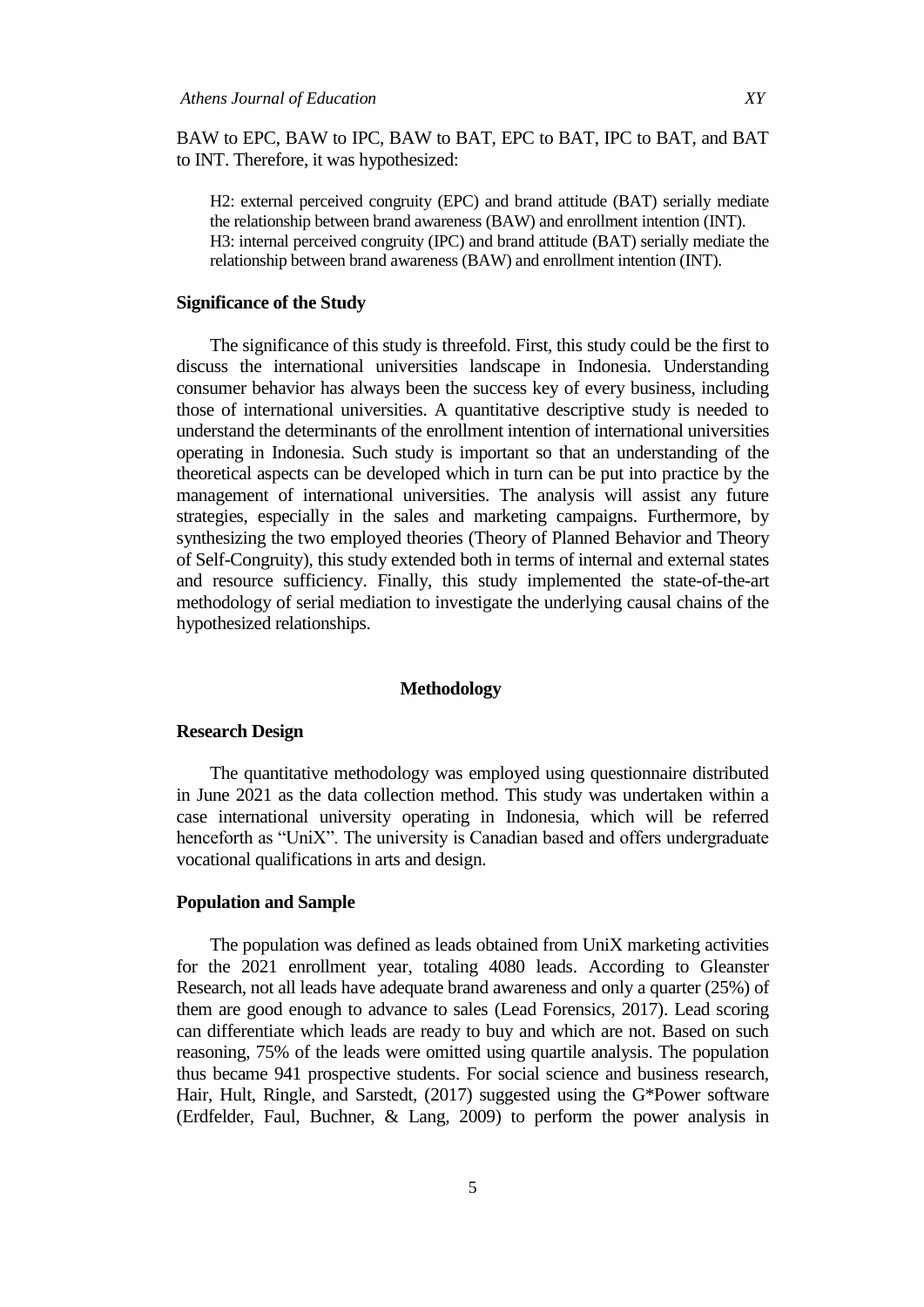determining the sample size. It was added that the following inputs are to be used (Memon et al., 2020): F tests as the Test family, Linear multiple regression: Fixed model,  $R<sup>2</sup>$  deviation from zero as the Statistical test, A priori: Compute required sample size – given  $\alpha$ , power, and effect size as the Type of power analysis, 0.15 as the Effect size f2, 0.05 as  $\alpha$  err prob, and 0.80 as the Power (1 –  $\Box$  err prob). Using 4 as the number of predictors in this study, the software generated a required sample size of 85. The simple random sampling method was adopted since the leads database has sequential numbers. Microsoft Excel was then used to generate the random numbers of respondents to whom invitations were sent to fill up the questionnaire. The self-administered survey was done online using Google Form. In total, the online survey collected 167 responses, with 35 responses excluded due to incomplete and straight-lining issues. Accordingly, the net response is 132 and is larger than the required sample size.

#### **Analytical Methods**

The analytical methods were carried out in two stages: (1) assessment of the reliability and validity of the measurement model and (2) assessment of the structural model to determine the hypothesized relationships (Hair, Hult, Ringle, & Sarstedt, 2017). The PLS-SEM technique with SmartPLS 3 software was used in all stages to test the relationships between variables due to its ability to handle a complex model.

#### **Results**

#### **Demographic**

The respondents' demographic data are presented in Table 1. Some interesting phenomena can be observed. First, the age characteristics have come as a surprise, where more than half of the respondents are 21 years and older. As discussed in Sudhana, Ameen, Isaac, and Nusari (2019), that can be attributed to the fact that Indonesian parents perceive conventional college majors, such as business, engineering, law, and sciences, will give their children better job prospects. Therefore, parents tend to discourage fresh high school graduates (i.e., younger than 21 years) from studying relatively unfamiliar majors, such as arts and design. Second, prospective female students outnumber their male counterparts by more than three times. Statistics of higher education enrolments in the US (USNews.com, 2019) and the UK (HESA, 2018) also recorded similar evidence. Third, the division of the streams in secondary education in Indonesia is simply a means for the government to accommodate students' diverse interests, talents, and abilities (Siregar, 2011). As appeared in Table 1, there was a mix of the prospective students' streams, signifying that study programs in arts and design are open to any student's background. The balanced mix of the prospective students' streams represents that study programs in arts and design are available for any student's background. Lastly, the evaluation of parents' occupation and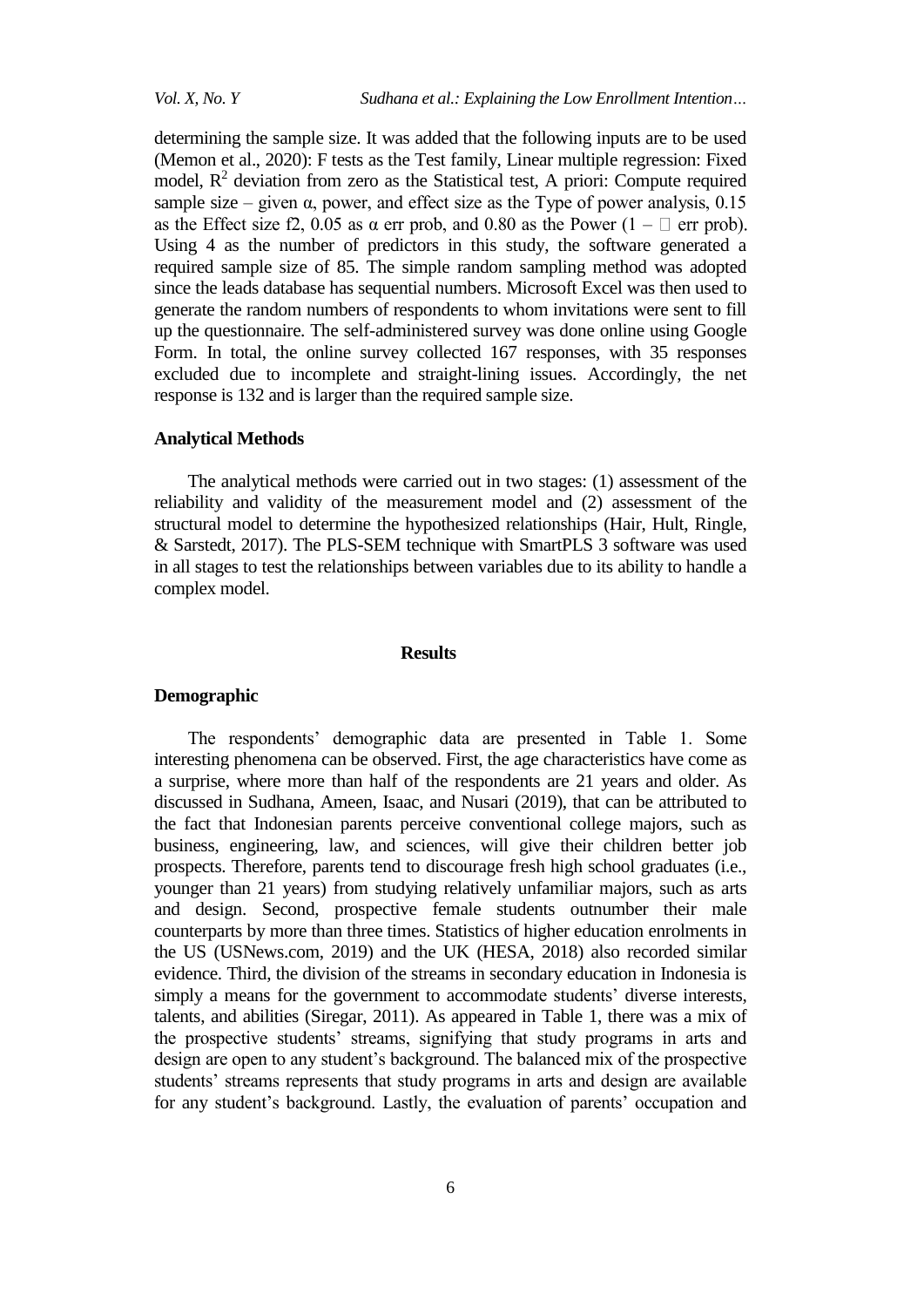level of education suggests that international-oriented education has more appeal to prospects with entrepreneurial parents having a good level of education.

| <b>Characteristics</b>         | <b>Groups</b>           | <b>Frequency</b> | Percentage (%) |  |
|--------------------------------|-------------------------|------------------|----------------|--|
|                                | 18 or less              | 18               | 13.6           |  |
| Age                            | $19 - 20$               | 40               | 30.3           |  |
|                                | 21 or above             | 74               | 56.1           |  |
| Gender                         | Male                    | 30               | 22.7           |  |
|                                | Female                  | 102              | 77.3           |  |
| <b>High School</b>             | Natural science         | 67               | 50.8           |  |
| streams                        | Social science<br>65    |                  | 49.2           |  |
| Parent's                       | Government officers     | 14               | 10.6           |  |
|                                | 44<br>Private employees |                  | 33.3           |  |
| occupation                     | 74<br>Entrepreneurs     |                  | 56.1           |  |
|                                | Doctorate               | $\Omega$         | 0.0            |  |
| Parent's level of<br>education | Master's degree         | 10               | 7.6            |  |
|                                | Bachelor's / Diploma    | 105              | 79.5           |  |
|                                | Senior High school      | 12               | 9.1            |  |
|                                | Lower than Senior High  | 5                | 3.8            |  |
|                                | <b>Natural Science</b>  | 15               | 11.4           |  |
|                                | Social Science          | 34               | 25.7           |  |
| Preferred                      | Engineering             | 12               | 9.1            |  |
| University Major               | <b>Health Science</b>   | 8                | 6.1            |  |
|                                | Arts and Design         | 58               | 43.9           |  |
|                                | Others                  | 5                | 3.8            |  |
| <b>TOTAL</b>                   |                         | 132              | 100%           |  |

*Table 1.* Demographics of the Respondents

#### **Measurement Model Assessment**

The measurement model assessment evaluates the reliability and validity of construct measures. There were three criteria in the evaluation: convergent validity, internal consistency, and discriminant validity (Hair, Hult, Ringle, & Sarstedt, 2017). Using the PLS Algorithm routine, PLS path model estimation was performed in SmartPLS to assess the measurement model. Table 2 details the assessment results of the indicators, which are all closed questions ranked by a 5 point Likert scale with  $1 =$  "strongly disagree" until  $5 =$  "strongly agree". The first run of the PLS Algorithm routine resulted in a singular matrix problem, thus one indicator of intention variable (INT1) was dropped from further analysis. As can be observed from Table 2, all criteria of the measurement model assessment were satisfied.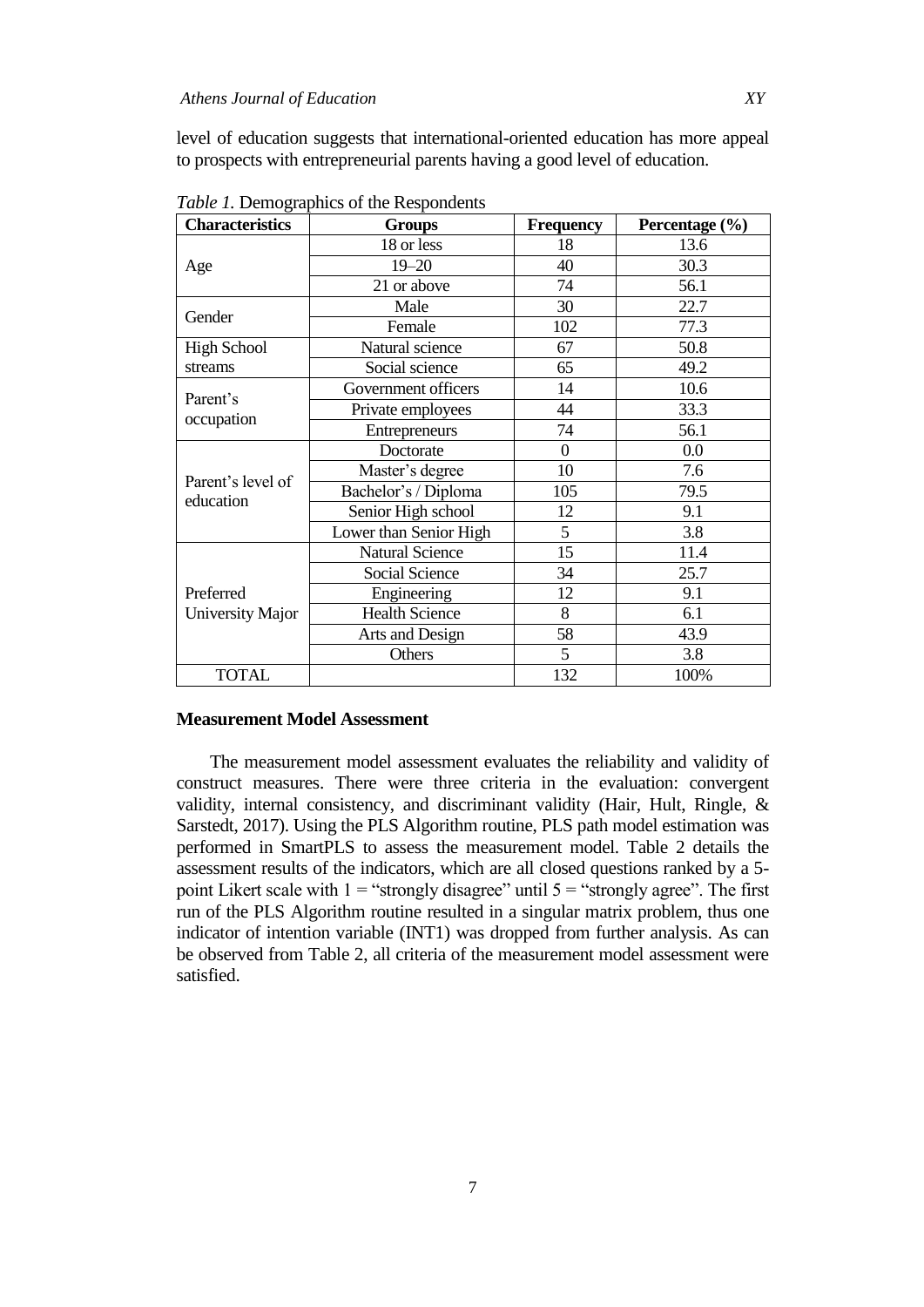|                                                                                        | <b>Indicator Items</b> |                                                                                                                                                              | <b>Convergent Validity</b>   |                      | <b>Internal Consistency</b>          |                                                  | <b>Discriminant</b><br>Validity |
|----------------------------------------------------------------------------------------|------------------------|--------------------------------------------------------------------------------------------------------------------------------------------------------------|------------------------------|----------------------|--------------------------------------|--------------------------------------------------|---------------------------------|
| <b>Variable</b><br>(Sources)                                                           |                        |                                                                                                                                                              | Outer<br>Loadings<br>> 0.708 | <b>AVE</b><br>> 0.50 | Cronbach's<br>Alpha<br>$0.60 - 0.90$ | Composite<br><b>Reliability</b><br>$0.60 - 0.90$ | <b>HTMT</b> ratio<br>< 0.90     |
| <b>Brand</b><br>Awareness<br>(BAW) (Buil,<br>de<br>Chernatony,<br>& Martínez.<br>2008) | BAW1                   | I am aware of the<br>school called UniX.                                                                                                                     | 0.960                        |                      | 0.987                                | 0.990                                            | Yes                             |
|                                                                                        | BAW2                   | I can recognize UniX<br>among other competing<br>international<br>universities.                                                                              | 0.991                        | 0.951                |                                      |                                                  |                                 |
|                                                                                        | BAW3                   | I know what UniX<br>looks like.                                                                                                                              | 0.988                        |                      |                                      |                                                  |                                 |
|                                                                                        | BAW4                   | When I think of<br>international<br>universities, UniX is<br>one of the institutions<br>that comes to my mind.                                               | 0.965                        |                      |                                      |                                                  |                                 |
|                                                                                        | BAW <sub>5</sub>       | UniX is an international<br>university that I am<br>familiar with.                                                                                           | 0.971                        |                      |                                      |                                                  |                                 |
| External<br>Perceived<br>Congruity<br>(EPC) (Tasci<br>& Pizam,<br>2020)                | EPC1                   | My reference group<br>sees that the image of<br>students enrolling at<br>UniX matches my self-<br>image.                                                     | 0.973                        | 0.951                | 0.974                                | 0.983                                            | Yes                             |
|                                                                                        | EPC <sub>2</sub>       | My reference group<br>sees me as having the<br>willingness and the<br>ability to enroll at<br>UniX.                                                          | 0.982                        |                      |                                      |                                                  |                                 |
|                                                                                        | EPC3                   | My reference group<br>sees me as having the<br>resources (i.e., passion,<br>money, intellectual<br>capabilities, and<br>opportunities) to enroll<br>at UniX. | 0.972                        |                      |                                      |                                                  |                                 |
| Internal<br>Perceived<br>Congruity<br>(IPC) (Tasci<br>& Pizam.<br>2020)                | $\text{IPC}1$          | The image of students<br>who enroll at UniX<br>matches my self-image.                                                                                        | 0.986                        | 0.981                | 0.991                                | 0.994                                            | Yes                             |
|                                                                                        | $_{\rm IPC2}$          | I have the willingness<br>and the ability to enroll<br>at UniX.                                                                                              | 0.991                        |                      |                                      |                                                  |                                 |
|                                                                                        | $\text{IPC}3$          | I have the resources<br>(i.e., passion, money,<br>intellectual capabilities,<br>and opportunities) to<br>enroll at UniX.                                     | 0.995                        |                      |                                      |                                                  |                                 |
|                                                                                        | BAT1                   | I feel good about UniX.                                                                                                                                      | 0.978                        | 0.928                | 0.981                                | 0.985                                            | Yes                             |
| <b>Brand</b><br>Attitude<br>$(BAT)$ (Ye,<br>Bose, &<br>Pelton, 2012)                   | BAT2                   | UniX is my favorable<br>brand.                                                                                                                               | 0.976                        |                      |                                      |                                                  |                                 |
|                                                                                        | BAT3                   | I like UniX.                                                                                                                                                 | 0.983                        |                      |                                      |                                                  |                                 |
|                                                                                        | BAT4                   | I will be proud when<br>enrolling at UniX.                                                                                                                   | 0.925                        |                      |                                      |                                                  |                                 |
|                                                                                        | BAT5                   | I trust UniX.                                                                                                                                                | 0.954                        |                      |                                      |                                                  |                                 |
| Enrollment<br>Intention<br>(INT)                                                       | INT <sub>2</sub>       | I am willing to<br>recommend others to<br>enroll at UniX.                                                                                                    | 0.987                        | 0.970                | 0.969                                | 0.985                                            | Yes                             |
| (Jalilvand &<br>Samiei, 2012)                                                          | INT3                   | I intend to enroll at<br>UniX in the future.                                                                                                                 | 0.983                        |                      |                                      |                                                  |                                 |

# *Table 2.* Measurement Model Assessment Results

# **Structural Model Assessment**

Following the acceptable results of the measurement model assessment, the structural model testing was carried out, and the results were detailed in Table 3.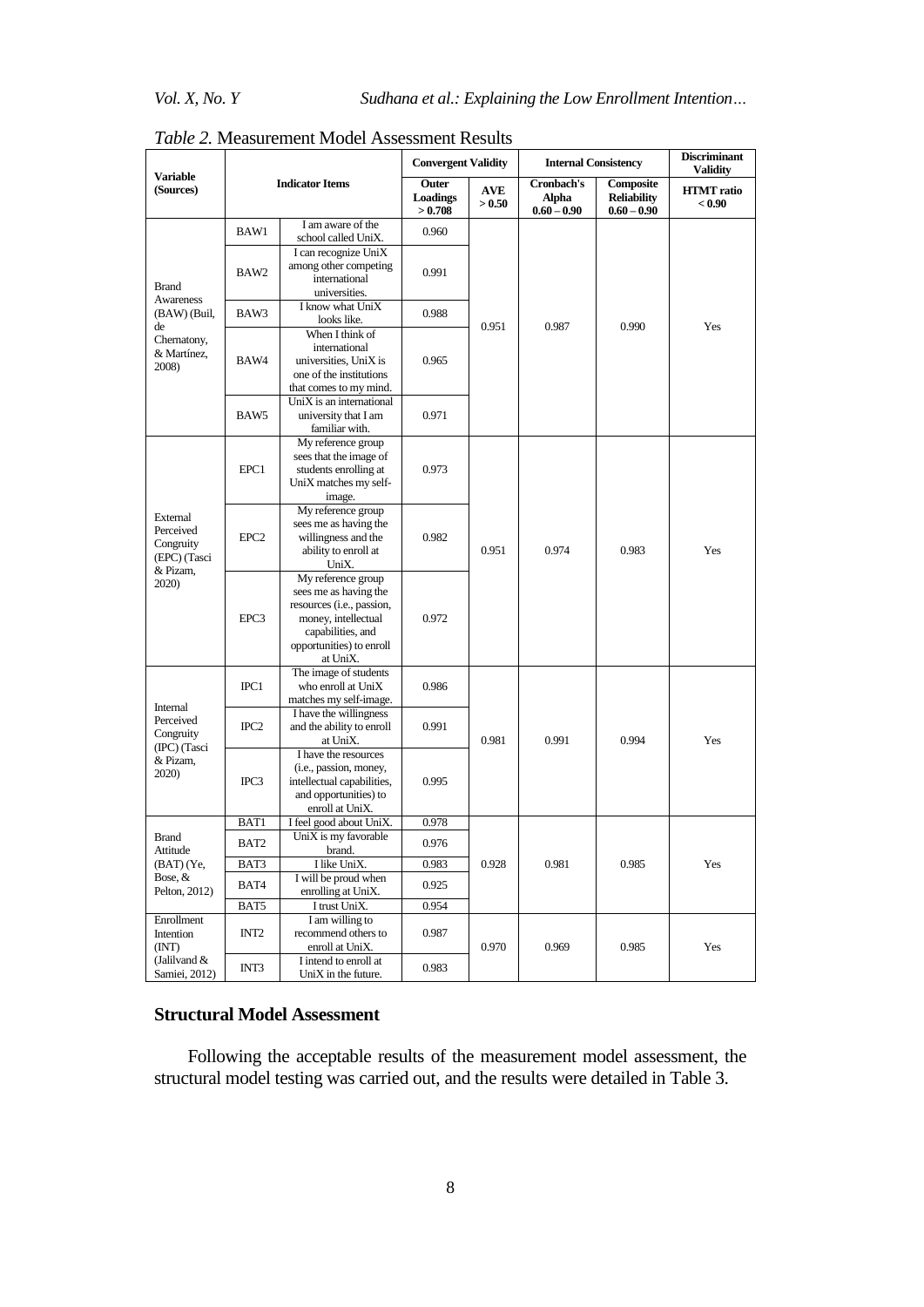| <b>Relationship</b>                                        | Path<br>Coeff. | <i>t</i> -values | $p-$<br>values | <b>Hypothesis</b> | <b>Conclusion</b> |
|------------------------------------------------------------|----------------|------------------|----------------|-------------------|-------------------|
| $BAW \rightarrow INT$                                      | 0.158          | 0.947            | 0.344          | H1                | unsupported       |
| $BAW \rightarrow EPC \rightarrow BAT$<br>$\rightarrow$ INT | 0.027          | 0.699            | 0.484          | H2                | unsupported       |
| $BAW \rightarrow IPC \rightarrow BAT$<br>$\rightarrow$ INT | 0.261          | 3.269            | 0.001          | H <sub>3</sub>    | supported         |

*Table 3.* Structural Model Assessment Results

To examine the mediating effects, Zhao, Lynch, and Chen (2010) specified that the evidence for mediation is apparent when there is a statistically significant indirect effect (t-value  $> 1.96$ , two-tailed,  $p < 0.05$ ). In addition, specific indirect effects must be estimated for models with multiple mediators, as contained in the recent studies (Boğan & Dedeoğlu, 2020; Ghazali, Mutum, & Woon, 2019; Ülkerdemirel & Yıldız, 2021). As observed from the above table, H1 is not supported. The serial mediation model is supported only when IPC and BAT serially mediated the relationship between BAW and INT as there is a statistically significant indirect effect of 0.261 (t = 3.269,  $p = 0.001$ ). The variables of IPC and BAT then have a full mediator role serially, hence supported H3. However, the contrary occurs with EPC and BAT, therefore unsupported H2.

# **Discussion**

The unsupported H1, that brand awareness does not relate positively to enrollment intention, further justifies the research gap of this study. It aligns with the results of many recent empirical studies that contrast the Theory of Brand Equity across different goods and services and consumer settings (Sudhana, Noermijati, Sabil Hussein, & Khusniyah Indrawati 2021). The unsuccessful relationship warrants fundamental research to explain the underlying mechanism of the failed relationship between external cues and behavioral intention. Mourad and Ahmed (2012) attempted to justify such variation by stating that the green brand awareness through environmental promotions failed to significantly influence the green brand preference because consumers did not necessarily understand the meaning of environmental slogans and labels of the advertised green brands. Reflecting on the brand of UniX, throughout the marketing campaigns, the public often associates UniX with something not related to higher education, such as fashion brand, garment producer, event organizer, and clothing store. The public does not understand that the portfolios are the products of design education that they can learn to create by studying through a design school such as UniX.

The unsupported H2, that external perceived congruity and brand attitude serially do not mediate the relationship between brand awareness and enrollment intention, can be attributed to the demographic result that more than half of the respondents are mature individuals aged 21 or above. At that age level, the family support diminishes, supporting the attachment-individuation theory (Slovacek, Jacob, & Flenoury, 2015). As family and friends are considered socio-economic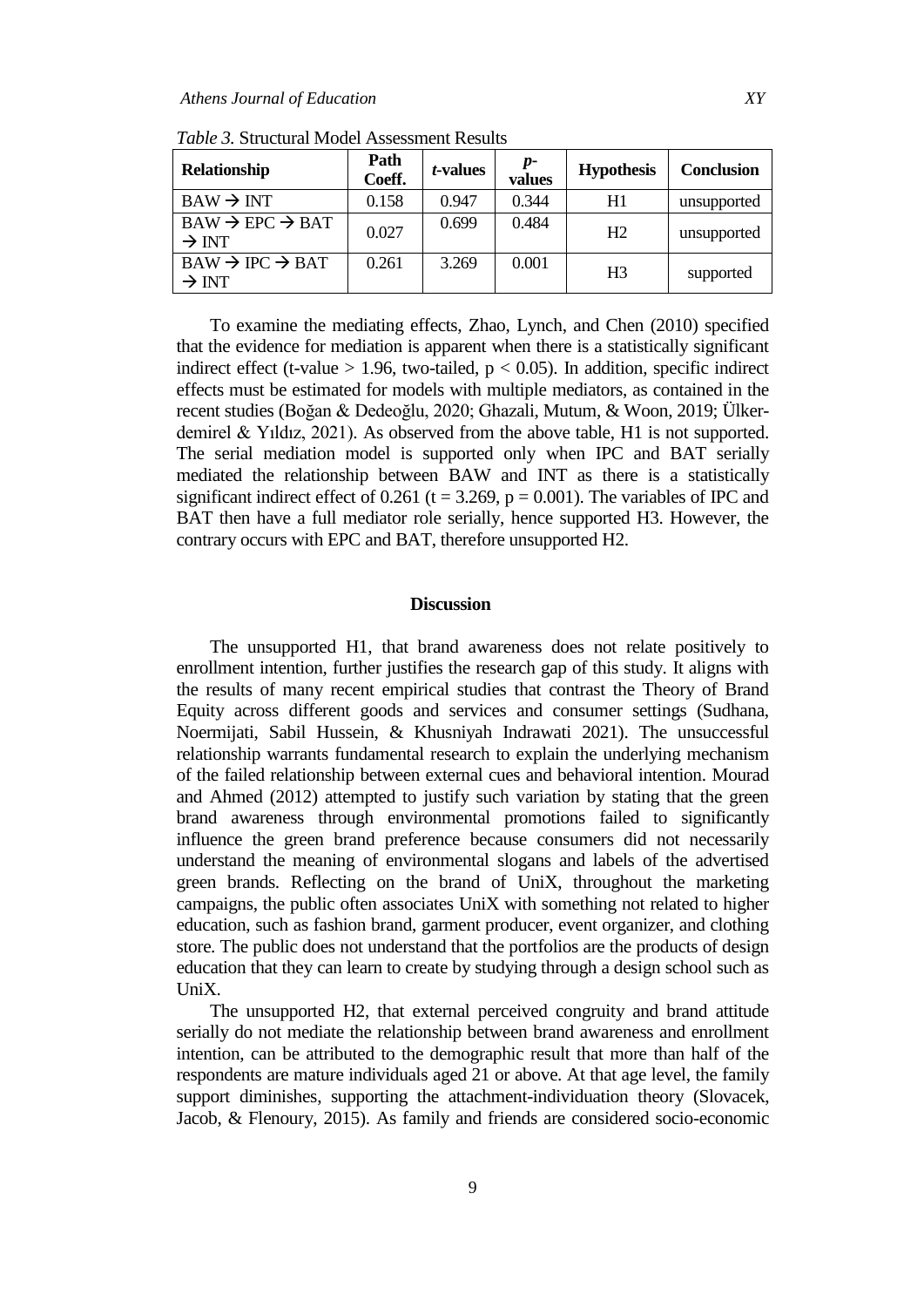factors, there could be diverse and contradictive opinions that a prospective student may disregard when forming the brand attitude (Singh, 2016). However, the contrary occurs for high school students that family influence is most evident.

The supported H3, that internal perceived congruity and brand attitude serially mediate the relationship between brand awareness and enrollment intention, aligns with the retail patronage study by Sirgy, Grewal, and Mangleburg (2000) that concluded the greater the self-congruity (i.e., the match between the store patron image and the consumer's self-concept), the more likely that the consumer has a favorable attitude toward that store and the more likely that he would patronize that store. Additional studies by Sirgy and Su (2000) in tourism and Sirgy, Grzeskowiak, and Su (2005) in housing produced similar results.

#### **Theoretical Implications**

There are at least three theoretical implications of this study. First, this study has enhanced the current body of knowledge. The foundational theory highlighted in this study is brand equity. Although the topic is an important area in marketing research (Ahmad & Butt, 2012; Buil, de Chernatony, & Martínez, 2008), there is little research on higher education branding (Pinar, Trapp, Girard, & Boyt, 2011). Some studies have been performed in the context of TNHE (Hemsley-Brown & Oplatka, 2006; Pimpa, 2003; Prugsamatz, Pentecost, & Ofstad, 2006), but selfcongruity was not mentioned anywhere. Furthermore, educational marketing is well-recognized in many Western countries but not in Eastern ones (Li & Hung, 2009). This study is therefore valuable due to many shortcomings above.

Second, as this study sought to eliminate the research gap, the supported hypothesis confirms that after brand awareness, internal perceived congruity must be in existence to form the desired brand attitude, which then positively and significantly influences behavioral intention.

Lastly, the introduction of the serial mediation model will benefit consumer research not only in the international education branding but also in general. As can be observed from Figure 1, the explanatory process of the model resembles those of the prominent Technology Acceptance Model (TAM). As described in Al Hujran, Aloudat, and Altarawneh (2013), the progression starts from external variables that affect perceived usefulness and perceived ease of use. Such variables then influence the attitude toward using, determining the intention to use. In this study, brand awareness functions as an external cue. The internal and external perceived congruity variables are the mediating variables affecting the brand attitude. The serial mediation model has its core in self-congruity theory, whereas TAM has self-efficacy theory as its foundation. Both models thus are contingent on self-related states. Due to the current extensive use of TAM, it can be deduced that the proposed serial mediation model could also be a plausible framework in explaining the intention to accept an international university brand equal to the TAM, which explains the intention to accept new technology.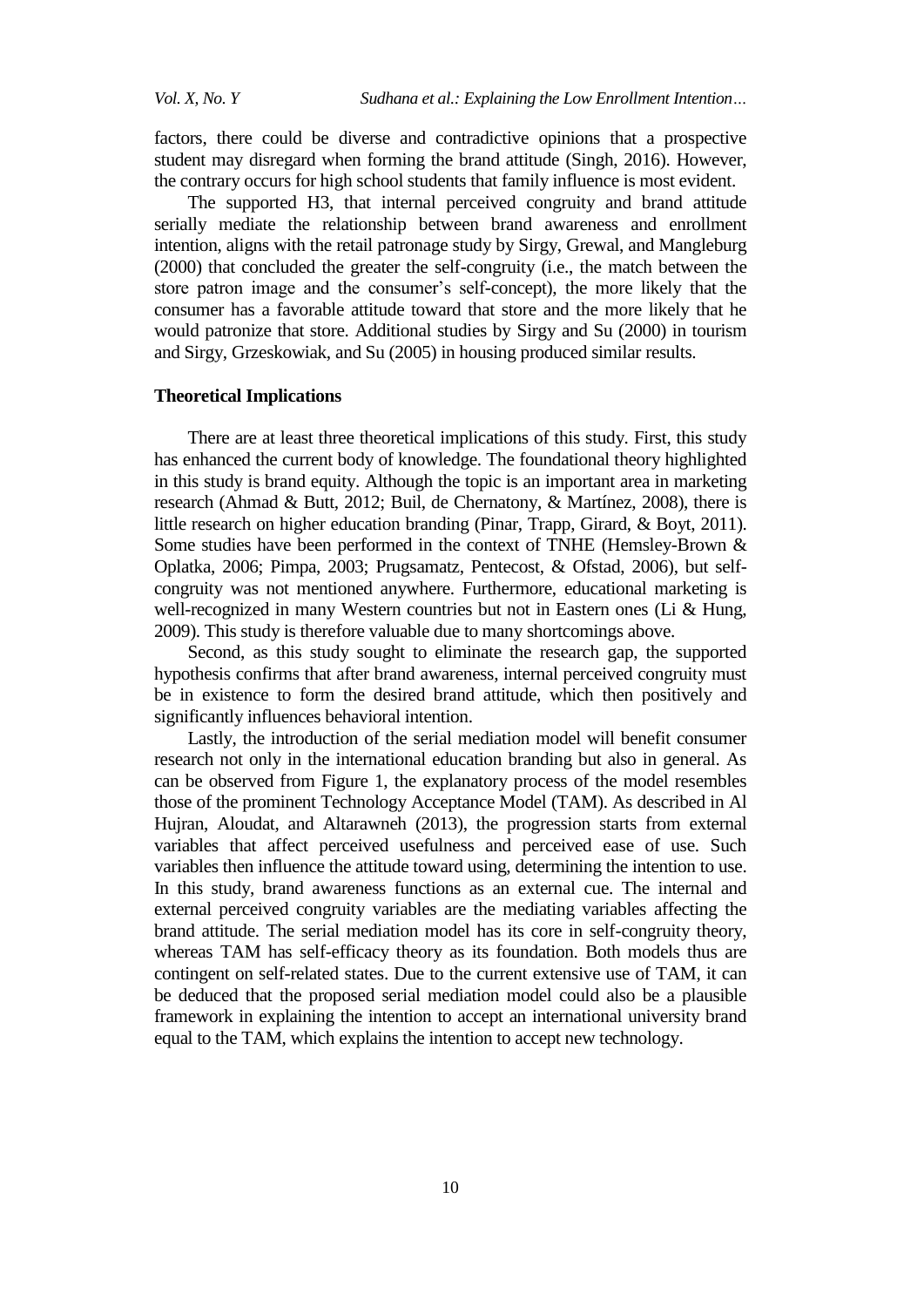#### **Practical Implications**

In the efforts to market educational services, the educational brand can give potential customers more trust and certainty when making purchasing decisions (Mourad, Ennew, & Kortam, 2011). It is because education is regarded as a high credence service. It is logical that customers like what they are familiar with, reducing the perceived risk associated with education services. Because of its importance, brand awareness should be the primary goal of all marketing programs, including those at international universities.

There are practical ways advisable for international universities to increase their brand awareness. First, to amplify the digital landscape. Such landscape includes but is not limited to websites, email, social networks, mobile offerings (i.e., blogs, podcasts), and videos (Jalilvand & Samiei, 2012). It is desirable because the internet has fundamentally changed the way students and universities look for and select each other (Tate, 2017). It has been well-documented that prospective university students seek information through the internet, such as tuition costs and campus life. Second, to strengthen the physical landscape. The university's actual physical landscape has to be well-managed. Therefore, physical development, academic reputation, and superior administration should always be the areas of continuous improvement. Third, co-branding and other collaboration efforts. As we live in an increasingly connected world, forming an alliance is inevitable. For example, international universities that offer engineering and design courses may co-brand or collaborate with Autodesk as the authoritative brand in computer-aided design. That way, international universities will reach a wider audience, but their brands will also be receiving support. Finally, international universities should adapt to this era of big data by holding awareness and competitiveness surveys and acting on the results. Based on the acquired insights, international universities will refine their marketing strategies, differentiate themselves from other competing institutions, and strengthen their unique selling propositions.

To overcome the problem of brand misinterpretation, Broucker, De Wit, & Mampaey (2021) suggested that higher education institutions should select suitable communication channels based on their status and position. Perceived as a boutique design school, UniX should engage in relatively modest and clustered marketing activities involving a limited number of enthusiastic participants. That way, prospecting interested leads will become more targeted and personal. Special webinars or masterclasses involving experts drawn from artists and designers can be avenues in communicating the UniX brand effectively to the target audience.

To facilitate the development of favorable brand attitude through internal perceived congruity, as recommended by Sudhana, Ameen, and Isaac (2020), UniX could host events that are attractive to young female audiences in urban lifestyle areas, such as fashion sketching workshops, fashion styling workshops, dressmaking competitions, fashion shows, and talk shows presenting famous local and foreign designers. Such events will stimulate the attendees' image of being privileged, chic, unique, and upper-class, which all are congruent to the image of UniX as an upscale and exclusive design school.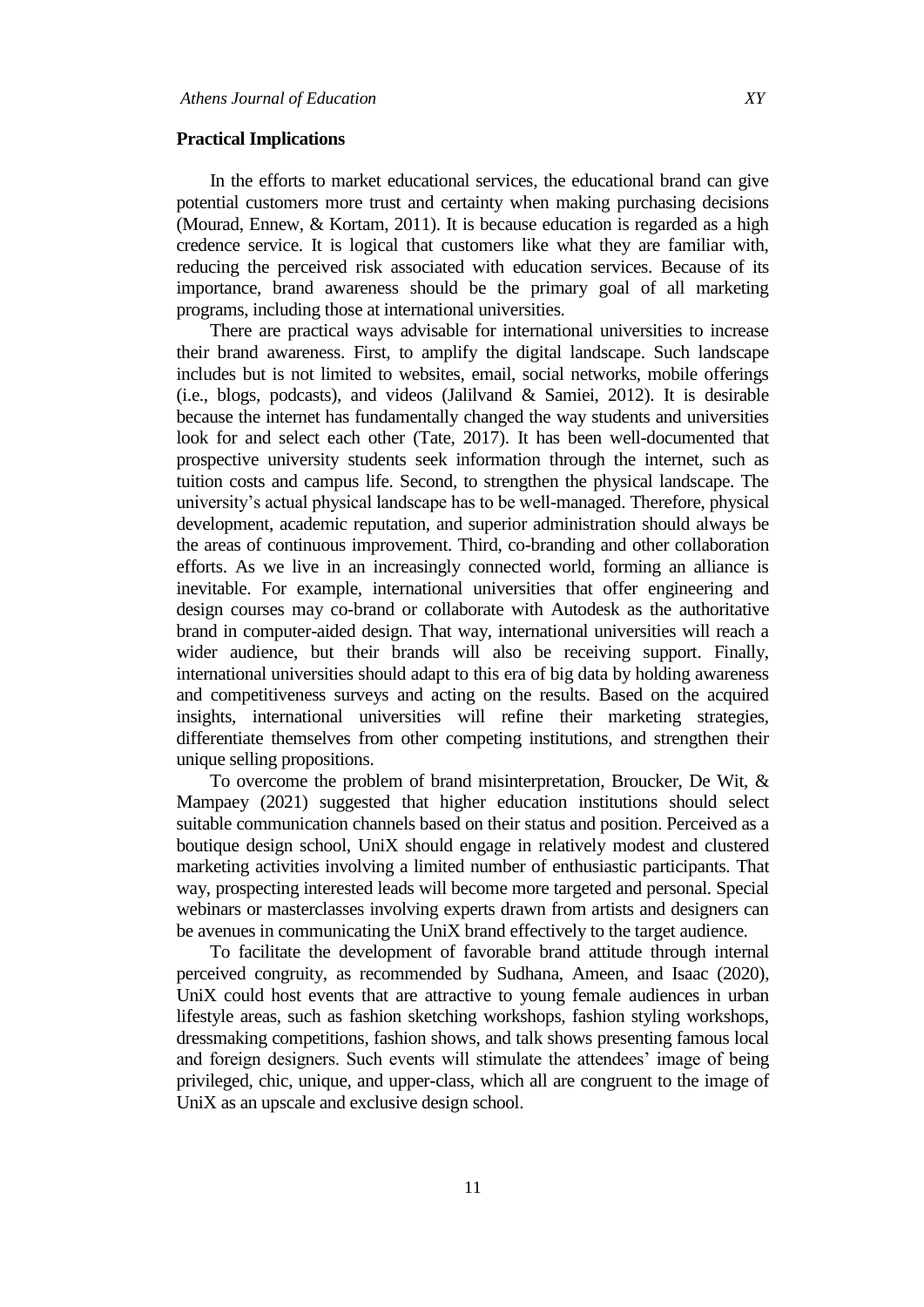#### **Conclusions, Limitations, and Future Research**

It was concluded that the awareness of educational brands that are subsequently perceived as congruent with prospective students' internal selfimage in terms of resource sufficiency would yield enrollment intention by forming the desired brand attitude. It was anticipated that the serial mediation model could be a credible framework for explaining the intention to accept international university brands and other brands of goods and services. This paper also recommended practical ways to improve brand awareness, avoid brand misinterpretation, and facilitate the development of favorable brand attitude through internal perceived congruity, which ultimately leads to enrollment intention.

Despite its contributions, this study has some limitations. This study was specifically conducted in Indonesia and within a case international university, hence it is limited generalizability. It is then necessary to determine if the findings can be replicated in other countries to understand better the impact of local education policies and cultural differences. Future research could conduct longitudinal studies to explore the role of each variable over time. Other variables, such as perceived value, could be proposed so that the overall model prediction may also be improved.

#### References

- Ahmad, S., & Butt, M. M. (2012). Can after sale service generate brand equity? *Marketing Intelligence and Planning*, *30*(3), 307-323.
- Al Hujran, O., Aloudat, A., & Altarawneh, I. (2013). Factors Influencing Citizen Adoption of E-Government in Developing Countries. *International Journal of Technology and Human Interaction*, *9*(2), 1-19.
- Alvarado-Karste, D., & Guzmán, F. (2020). The Effect of Brand Identity-Cognitive Style Fit and Social Influence on Consumer-based Brand Equity. *Journal of Product & Brand Management* (ahead-of-print).
- Bian, J., & Liu, C. (2011). Relation Between Brand Equity and Purchase Intention in Hotel Industry. *International Journal of Services and Standards*, *7*(1), 18-34.
- Boğan, E., & Dedeoğlu, B. B. (2020). Hotel Employees' Corporate Social Responsibility Perception and Organizational Citizenship Behavior: Perceived External Prestige and Pride in Organization as Serial Mediators. *Corporate Social Responsibility and Environmental Management*, *27*(5), 2342-2353.
- Broucker, B., De Wit, K., & Mampaey, J. (2021). Brand Communication of Higher Education Institutions: A Call for Multichannel Communication Analysis in Higher Education Branding Research. *Higher Education Policy*, *34*(4), 928-948.
- Buil, I., de Chernatony, L., & Martínez, E. (2008). A Cross-national Validation of the Consumer-based Brand Equity Scale. *Journal of Product and Brand Management*, *17*(6), 384-392.
- Close, A. G., Krishen, A. S., & Latour, M. S. (2009). This Event is me! How Consumer Event Self-congruity Leverages Sponsorship. *Journal of Advertising Research*, *49*(3), 271-284.
- Danyathi, A. P. L. (2016). Eksistensi Perguruan Tinggi Asing Di Indonesia Pasca Pemberlakuan Undang-Undang No.12 Tahun 2012 Tentang Pendidikan Tinggi. (The Existence of Foreign Universities in Indonesia After the Enactment of Law No. 12 of 2012 Concerning Higher Education). *Kertha Patrika*, *38*(2), 84-100.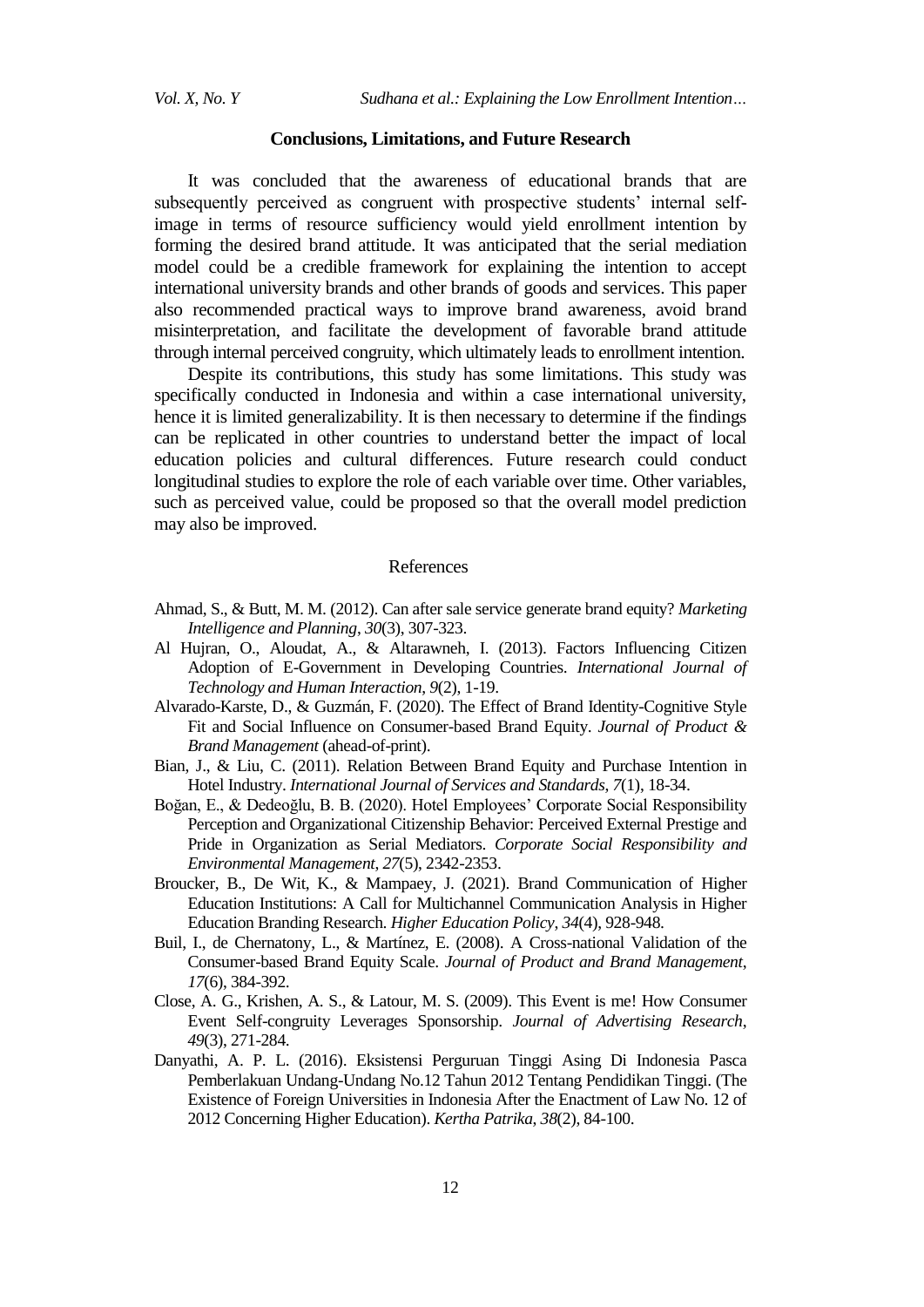- Erdfelder, E., FAul, F., Buchner, A., & Lang, A. G. (2009). Statistical Power Analyses Using G\*Power 3.1: Tests for Correlation and Regression Analyses. *Behavior Research Methods*, *41*(4), 1149-1160.
- Francois, E. J. (2016). Perspectives in Transnational Higher Education. In E. J. Francois, M. B. M. Avoseh, & W. Griswold (eds.), *Perspectives in Transnational Higher Education*. SensePublishers.
- Ghazali, E. M., Mutum, D. S., & Woon, M. Y. (2019). Multiple Sequential Mediation in an Extended Uses and Gratifications Model of Augmented Reality Game Pokémon Go. *Internet Research*, *29*(3), 504-528.
- Goh, E., Nguyen, S., & Law, R. (2017). Marketing Private Hotel Management Schools in Australia. *Asia Pacific Journal of Marketing and Logistics*, *29*(4), 880-889.
- Hair, J. F., Hult, G. T. M., Ringle, C. M., & Sarstedt, M. (2017). *A Primer on Partial Least Squares Structural Equation Modeling (PLS-SEM)*. 2nd Edition. SAGE Publications.
- Hemsley-Brown, J., & Oplatka, I. (2006). Universities in a Competitive Global Marketplace: A Systematic Review of the Literature on Higher Education Marketing. *International Journal of Public Sector Management*, *19*(4), 316-338.
- HESA (2018). *Higher Education Student Statistics: UK, 2016/17 - Subjects Studied*. Available at: https://www.hesa.ac.uk/news/11-01-2018/sfr247-higher-educationstudent-statistics/subjects.
- Jalilvand, M. R., & Samiei, N. (2012). The Effect of Electronic Word of Mouth on Brand Image and Purchase Intention: An Empirical Study in the Automobile Industry in Iran. *Marketing Intelligence and Planning*, *30*(4), 460-476.
- Japutra, A., Wang, S., & Li, T. (2021). The Influence of Self-congruence and Relationship Quality on Student Educational Involvement. *Journal of Marketing for Higher Education*, *0*(0), 1-18.
- Kang, J., Tang, L., & Lee, J. Y. (2015). Self-Congruity and Functional Congruity in Brand Loyalty. *Journal of Hospitality and Tourism Research*, *39*(1), 105-131.
- Lead Forensics (2017). *Ensure your Demand Generation Success with These Best Practices*. Available at: https://www.leadforensics.com/demand-generation-bestpractices/
- Li, C. K., & Hung, C. H. (2009). Marketing Tactics and Parents' Loyalty: The Mediating Role of School Image. *Journal of Educational Administration*, *47*(4), 477-489.
- Mellors-Bourne, R. (2017). The Wider Benefits of Transnational Education to the UK. *Social Science in Government*, *Jul*, 1-80.
- Memon, M. A., Ting, H., Cheah, J.-H., Thurasamy, R., Chuah, F., & Cham, T. H. (2020). Sample Size for Survey Research: Review and Recommendations. *Journal of Applied Structural Equation Modeling*, *4*(2), i-xx.
- Moogan, Y. J., Baron, S., & Bainbridge, S. (2001). Timings and Trade-offs in the Marketing of Higher Education Courses: A Conjoint Approach. *Marketing Intelligence & Planning*, *19*(3), 179-187.
- Mourad, M., & Ahmed, Y. S. E. (2012). Perception of Green Brand in an Emerging Innovative Market. *European Journal of Innovation Management*, *15*(4), 514-537.
- Mourad, M., Ennew, C., & Kortam, W. (2011). Brand Equity in Higher Education. *Marketing Intelligence & Planning*, *29*(4), 403-420.
- Özsomer, A. (2012). The Interplay Between Global and Local Brands: A Closer Look at Perceived Brand Globalness and Local Iconness. *Journal of International Marketing*, *20*(2), 72-95.
- Pimpa, N. (2003). The Influence of Family on Thai Students' Choices of International Education. *International Journal of Educational Management*, *17*(5), 211-219.
- Pinar, M., Trapp, P., Girard, T., & Boyt, T. E. (2011). Utilizing the Brand Ecosystem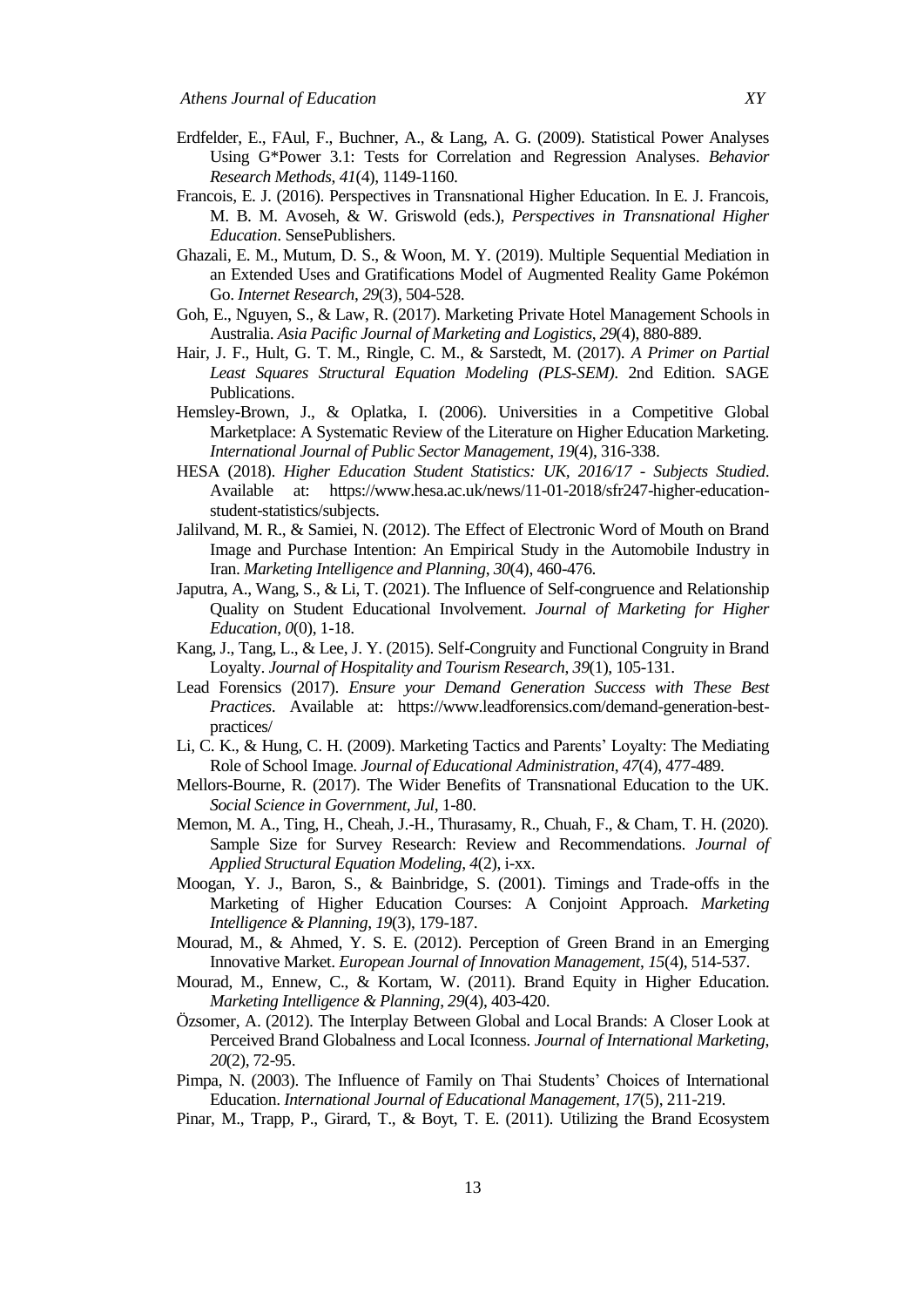Framework in designing Branding Strategies for Higher Education. *International Journal of Educational Management*, *25*(7), 724-739.

- Prugsamatz, S., Pentecost, R., & Ofstad, L. (2006). The Influence of Explicit and Implicit Service Promises on Chinese Students' Expectations of Overseas Universities. *Asia Pacific Journal of Marketing and Logistics*, *18*(2), 129-145.
- Rambocas, M., Kirpalani, V. M., & Simms, E. (2018). Brand Equity and Customer Behavioral Intentions: A Mediated Moderated Model. *International Journal of Bank Marketing*, *36*(1), 19-40.
- Rodríguez-López, M. E., del Barrio-García, S., & Alcántara-Pilar, J. M. (2020). Formation of Customer-based Brand Equity via Authenticity. *International Journal of Contemporary Hospitality Management*, *32*(2), 815-834.
- Rungtusanatham, M., Miller, J. W., & Boyer, K. K. (2014). Theorizing, Testing, and Concluding for Mediation in SCM Research: Tutorial and Procedural Recommendations. *Journal of Operations Management*, *32*(3), 99-113.
- Singh, M. K. M. (2016). Socio-economic, Environmental and Personal Factors in the Choice of Country and Higher Education Institution for Studying Abroad Among International Students in Malaysia. *International Journal of Educational Management*, *30*(4), 505-519.
- Siregar, H. (2011). *Memahami Pembagian Jurusan di SMA*. (Understanding the Division of Majors in High School). Available at: https://hermanangkola.wordpress.com/2011 /07/02/memahami-pembagian-jurusan-di-sma/
- Sirgy, M. J. (2018). Self-congruity Theory in Consumer Behavior: A Little History. *Journal of Global Scholars of Marketing Science*, *28*(2), 197-207.
- Sirgy, M. J., Grewal, D., & Mangleburg, T. (2000). Retail Environment, Self-Congruity, and Retail Patronage. *Journal of Business Research*, *49*(2), 127-138.
- Sirgy, M. J., Grzeskowiak, S., & Su, C. (2005). Explaining Housing Preference and Choice: The Role of Self-congruity and Functional Congruity. *Journal of Housing and the Built Environment*, *20*(4), 329-347.
- Sirgy, M. J., & Su, C. (2000). Destination image, self-congruity, and travel behavior: Toward an integrative model. *Journal of Travel Research*, *38*(4), 340-352.
- Siu, N. Y. M., Kwan, H. Y., & Zeng, C. Y. (2016). The Role of Brand Equity and Face Saving in Chinese Luxury Consumption. *Journal of Consumer Marketing*, *33*(4), 245-256.
- Slovacek, S., Jacob, S., & Flenoury, L. (2015). Dynamic Influence of Family on College and Career Choices of Underrepresented Minorities in the Biomedical Sciences. *Journal of Education and Human Development*, *4*(4), 63-76.
- Study International (2018). *Which Country is Home to the Largest International Student Population?* Available at: https://www.studyinternational.com/news/country-homelargest-international-student-population/.
- Sudhana, P., Ameen, A., & Isaac, O. (2020). A Multi-theoretical Framework to Better Understand the College Major Choice in Arts and Design. *Journal of Applied Research in Higher Education*, *12*(5), 1009-1023.
- Sudhana, P., Ameen, A., Isaac, O., & Nusari, M. (2019). Proposing Conceptual Framework to Better Understand the Determinants of College Major Choice in Arts and Design. *International Journal of Management and Human Science (IJMHS)*, *3*(2), 11-22.
- Sudhana, P., Noermijati, N., Sabil Hussein, A., & Khusniyah Indrawati, N. (2021). The Mediating Role of Self-congruity in Transnational Higher Education Choice: A Proposed Framework. *Journal of Applied Research in Higher Education*, *13*(3), 811- 829.
- Tadjudin, M. K. (2000). Higher Education in Indonesia and the Role of Transnational